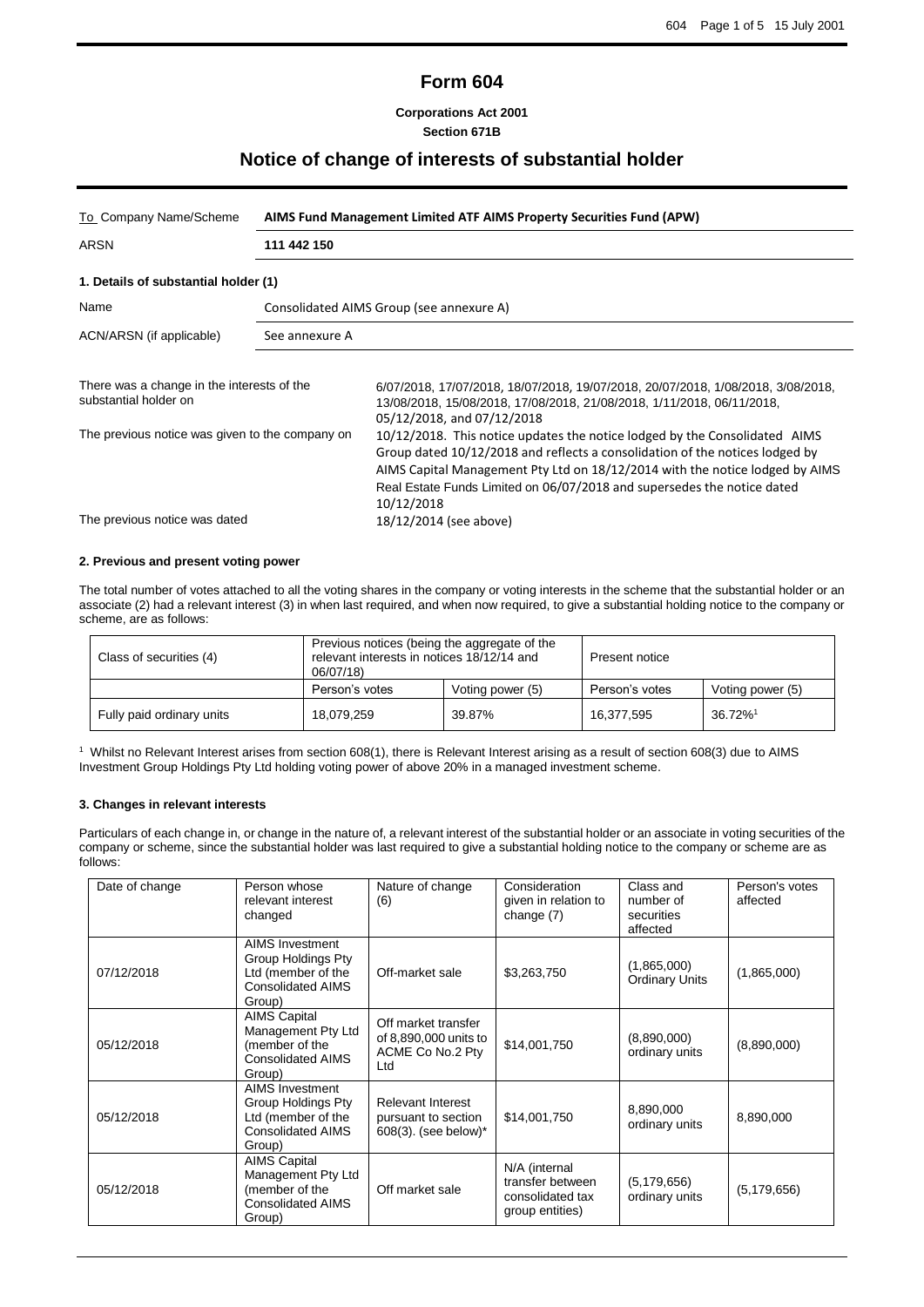| 05/12/2018 | AIMS Investment<br>Group Holdings Pty<br>Ltd (member of the<br><b>Consolidated AIMS</b><br>Group)                                                                   | Off market<br>acquisition | N/A (internal<br>transfer between<br>consolidated tax<br>group entities) | 5,179,656<br>ordinary units | 5,179,656 |
|------------|---------------------------------------------------------------------------------------------------------------------------------------------------------------------|---------------------------|--------------------------------------------------------------------------|-----------------------------|-----------|
| 06/11/2018 | <b>AIMS Real Estate</b><br><b>Funds Limited ATF</b><br><b>MacarthurCook</b><br><b>Office Property Trust</b><br>(member of the<br><b>Consolidated AIMS</b><br>Group) | On-market trade           | \$23,457.60                                                              | 12,960 ordinary<br>units    | 12,960    |
| 1/11/2018  | <b>AIMS Real Estate</b><br><b>Funds Limited ATF</b><br><b>MacarthurCook</b><br><b>Office Property Trust</b><br>(member of the<br><b>Consolidated AIMS</b><br>Group) | On-market trade           | \$12,742.40                                                              | 7,040 ordinary<br>units     | 7,040     |
| 21/08/2018 | <b>AIMS Real Estate</b><br><b>Funds Limited ATF</b><br><b>MacarthurCook</b><br><b>Office Property Trust</b><br>(member of the<br><b>Consolidated AIMS</b><br>Group) | On-market trade           | \$78,076.27                                                              | 46,698 ordinary<br>units    | 46,698    |
| 17/08/2018 | <b>AIMS Real Estate</b><br><b>Funds Limited ATF</b><br><b>MacarthurCook</b><br><b>Office Property Trust</b><br>(member of the<br><b>Consolidated AIMS</b><br>Group) | On-market trade           | \$2,640                                                                  | 1,600 ordinary<br>units     | 1,600     |
| 15/08/2018 | <b>AIMS Real Estate</b><br><b>Funds Limited ATF</b><br>MacarthurCook<br><b>Office Property Trust</b><br>(member of the<br><b>Consolidated AIMS</b><br>Group)        | On-market trade           | \$2,475                                                                  | 1,500 ordinary<br>units     | 1,500     |
| 13/08/2018 | <b>AIMS Real Estate</b><br><b>Funds Limited ATF</b><br><b>MacarthurCook</b><br><b>Office Property Trust</b><br>(member of the<br><b>Consolidated AIMS</b><br>Group) | On-market trade           | \$26,700                                                                 | 16,000 ordinary<br>units    | 16,000    |
| 3/08/2018  | <b>AIMS Real Estate</b><br>Funds Limited ATF<br><b>MacarthurCook</b><br><b>Office Property Trust</b><br>(member of the<br><b>Consolidated AIMS</b><br>Group)        | On-market trade           | \$21,390.76                                                              | 12,886 ordinary<br>units    | 12,886    |
| 1/08/2018  | <b>AIMS Real Estate</b><br><b>Funds Limited ATF</b><br><b>MacarthurCook</b><br><b>Office Property Trust</b><br>(member of the<br><b>Consolidated AIMS</b><br>Group) | On-market trade           | \$46,340                                                                 | 28,000 ordinary<br>units    | 28,000    |
| 20/07/2018 | <b>AIMS Real Estate</b><br><b>Funds Limited ATF</b><br><b>MacarthurCook</b><br><b>Office Property Trust</b><br>(member of the<br><b>Consolidated AIMS</b><br>Group) | On-market trade           | \$24,750                                                                 | 15,000 ordinary<br>units    | 15,000    |
| 19/07/2018 | <b>AIMS Real Estate</b><br><b>Funds Limited ATF</b><br><b>MacarthurCook</b><br><b>Office Property Trust</b><br>(member of the<br><b>Consolidated AIMS</b><br>Group) | On-market trade           | \$1,156.65                                                               | 701 ordinary<br>units       | 701       |
| 18/07/2018 | <b>AIMS Real Estate</b><br><b>Funds Limited ATF</b><br><b>MacarthurCook</b><br><b>Office Property Trust</b><br>(member of the<br><b>Consolidated AIMS</b>           | On-market trade           | \$1,532.85                                                               | 929 ordinary<br>units       | 929       |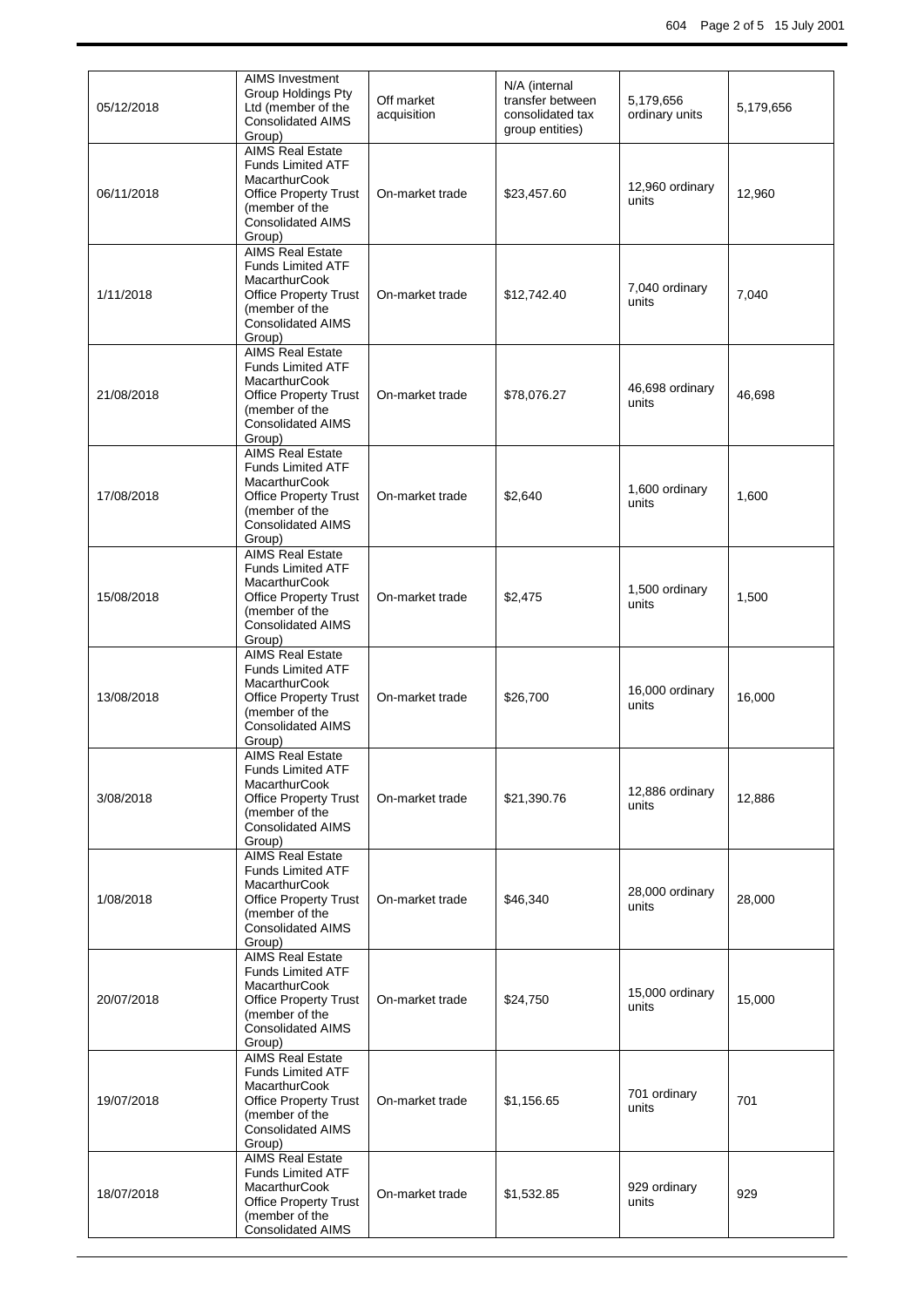|            | Group)                                                                                                                                                              |                 |             |                          |        |
|------------|---------------------------------------------------------------------------------------------------------------------------------------------------------------------|-----------------|-------------|--------------------------|--------|
| 17/07/2018 | <b>AIMS Real Estate</b><br><b>Funds Limited ATF</b><br>MacarthurCook<br><b>Office Property Trust</b><br>(member of the<br><b>Consolidated AIMS</b><br>Group)        | On-market trade | \$5,271.75  | 3,195 ordinary<br>units  | 3,195  |
| 6/07/2018  | <b>AIMS Real Estate</b><br><b>Funds Limited ATF</b><br><b>MacarthurCook</b><br><b>Office Property Trust</b><br>(member of the<br><b>Consolidated AIMS</b><br>Group) | On-market trade | \$27,839.92 | 16,827 ordinary<br>units | 16,827 |

\*AIMS Investment Group Holdings Pty Ltd holds more than 20% of a managed investment scheme, the trustee of which is ACME Co No.2 Pty Ltd

## **4. Present relevant interests**

Particulars of each relevant interest of the substantial holder in voting securities after the change are as follows:

| Holder of relevant interest    | Registered holder<br>of securities                                    | Person<br>entitled to<br>be<br>registered<br>as holder<br>(8) | Nature of relevant interest<br>(6)                                                                                                                                                                                                                                           | Class and number of<br>securities                                             | Person's<br>votes |
|--------------------------------|-----------------------------------------------------------------------|---------------------------------------------------------------|------------------------------------------------------------------------------------------------------------------------------------------------------------------------------------------------------------------------------------------------------------------------------|-------------------------------------------------------------------------------|-------------------|
| <b>Consolidated AIMS Group</b> | <b>AIMS Investment</b><br>Group Holdings<br>Pty Ltd ACN 602<br>817809 | N/A                                                           | Relevant Interest arising<br>as a result of section<br>608(1)                                                                                                                                                                                                                | 3,314,656<br><b>Ordinary Units</b>                                            | 3,314,656         |
| <b>Consolidated AIMS Group</b> | <b>Perpetual Trustees</b><br>Company Limited                          | N/A                                                           | Relevant Interest arising<br>from AIMS Real Estate<br>Funds Limited being<br>responsible entity of<br>MacarthurCook Office<br><b>Property Trust and</b><br>section 608(1)                                                                                                    | 4,172,939 units<br>The previous ASX<br>announcement was<br>lodged on 06/07/18 | 4,172,939         |
| Consolidated AIMS Group        | ACME Co No.2 Pty<br>Ltd                                               | N/A                                                           | Whilst no Relevant<br>Interest arises from<br>section 608(1), there is<br>Relevant Interest arising<br>as a result of section<br>608(3) due to AIMS<br><b>Investment Group</b><br>Holdings Pty Ltd holding<br>voting power of above<br>20% in a managed<br>investment scheme | 8,890,000 units.                                                              | 8,890,000         |

## **5. Changes in association**

The persons who have become associates (2) of, ceased to be associates of, or have changed the nature of their association (9) with, the substantial holder in relation to voting interests in the company or scheme are as follows:

| Name and ACN/ARSN (if applicable)   Nature of association |  |
|-----------------------------------------------------------|--|
| N/A                                                       |  |

## **6. Addresses**

The addresses of persons named in this form are as follows:

| Name                                        | Address                                      |
|---------------------------------------------|----------------------------------------------|
| Consolidated AIMS Group (see<br>Annexure A) | Level 41, 259 George Street, Sydney NSW 2000 |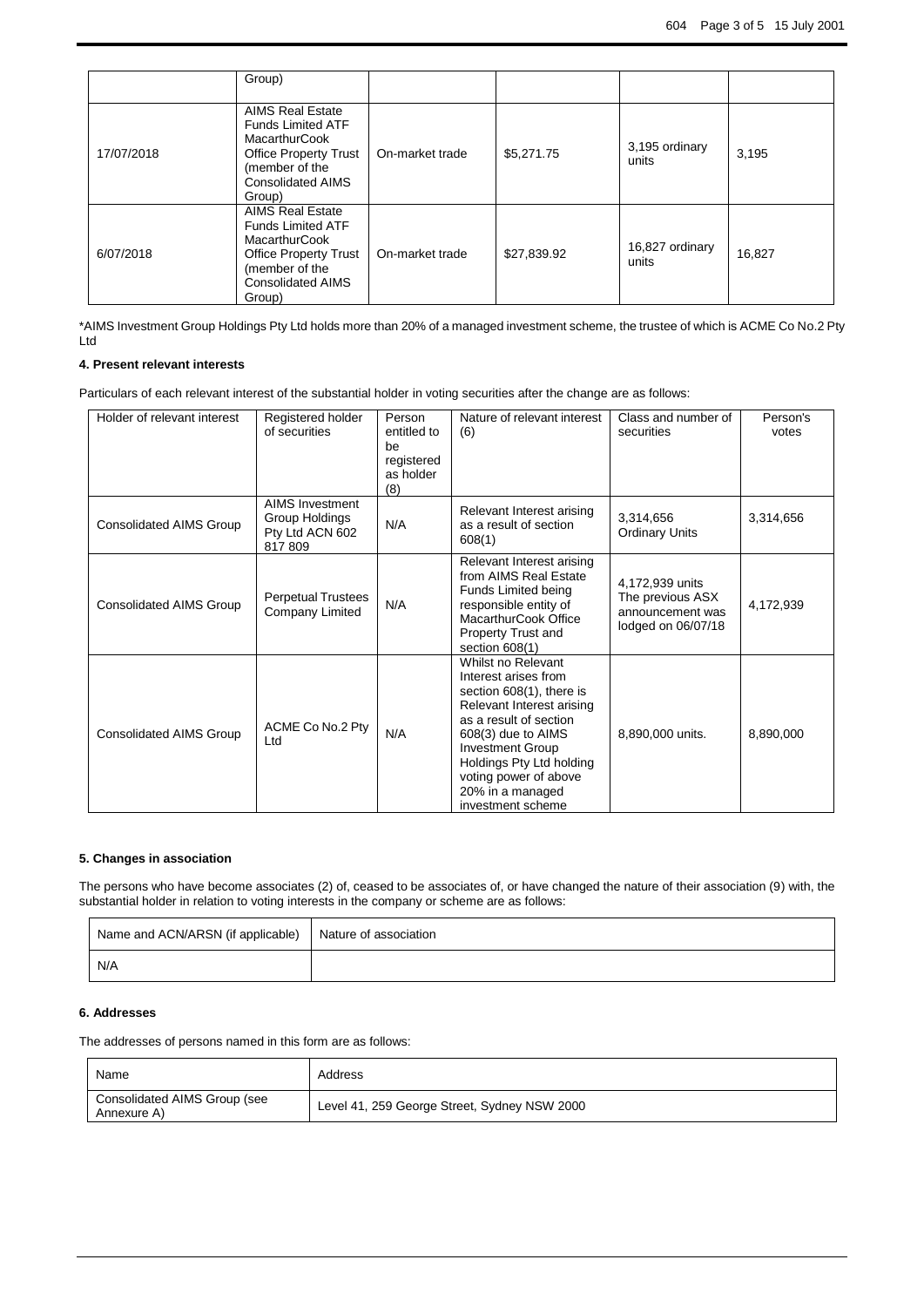## **Signature**

| print name | George Wang   | capacity | <b>Director</b> |
|------------|---------------|----------|-----------------|
| sign here  | $\mathscr{J}$ | date     | 25 January 2019 |
|            |               |          |                 |

#### **DIRECTIONS**

- (1) If there are a number of substantial holders with similar or related relevant interests (eg. a corporation and its related corporations, or the manager and trustee of an equity trust), the names could be included in an annexure to the form. If the relevant interests of a group of persons are essentially similar, they may be referred to throughout the form as a specifically named group if the membership of each group, with the names and addresses of members is clearly set out in paragraph 6 of the form.
- (2) See the definition of "associate" in section 9 of the Corporations Act 2001.
- (3) See the definition of "relevant interest" in sections 608 and 671B(7) of the Corporations Act 2001.
- (4) The voting shares of a company constitute one class unless divided into separate classes.
- (5) The person's votes divided by the total votes in the body corporate or scheme multiplied by 100.
- (6) Include details of:
	- (a) any relevant agreement or other circumstances because of which the change in relevant interest occurred. If subsection 671B(4) applies, a copy of any document setting out the terms of any relevant agreement, and a statement by the person giving full and accurate details of any contract, scheme or arrangement, must accompany this form, together with a written statement certifying this contract, scheme or arrangement; and
	- (b) any qualification of the power of a person to exercise, control the exercise of, or influence the exercise of, the voting powers or disposal of the securities to which the relevant interest relates (indicating clearly the particular securities to which the qualification applies).

See the definition of "relevant agreement" in section 9 of the Corporations Act 2001.

- (7) Details of the consideration must include any and all benefits, money and other, that any person from whom a relevant interest was acquired has, or may, become entitled to receive in relation to that acquisition. Details must be included even if the benefit is conditional on the happening or not of a contingency. Details must be included of any benefit paid on behalf of the substantial holder or its associate in relation to the acquisitions, even if they are not paid directly to the person from whom the relevant interest was acquired.
- (8) If the substantial holder is unable to determine the identity of the person (eg. if the relevant interest arises because of an option) write "unknown".
- (9) Give details, if appropriate, of the present association and any change in that association since the last substantial holding notice.